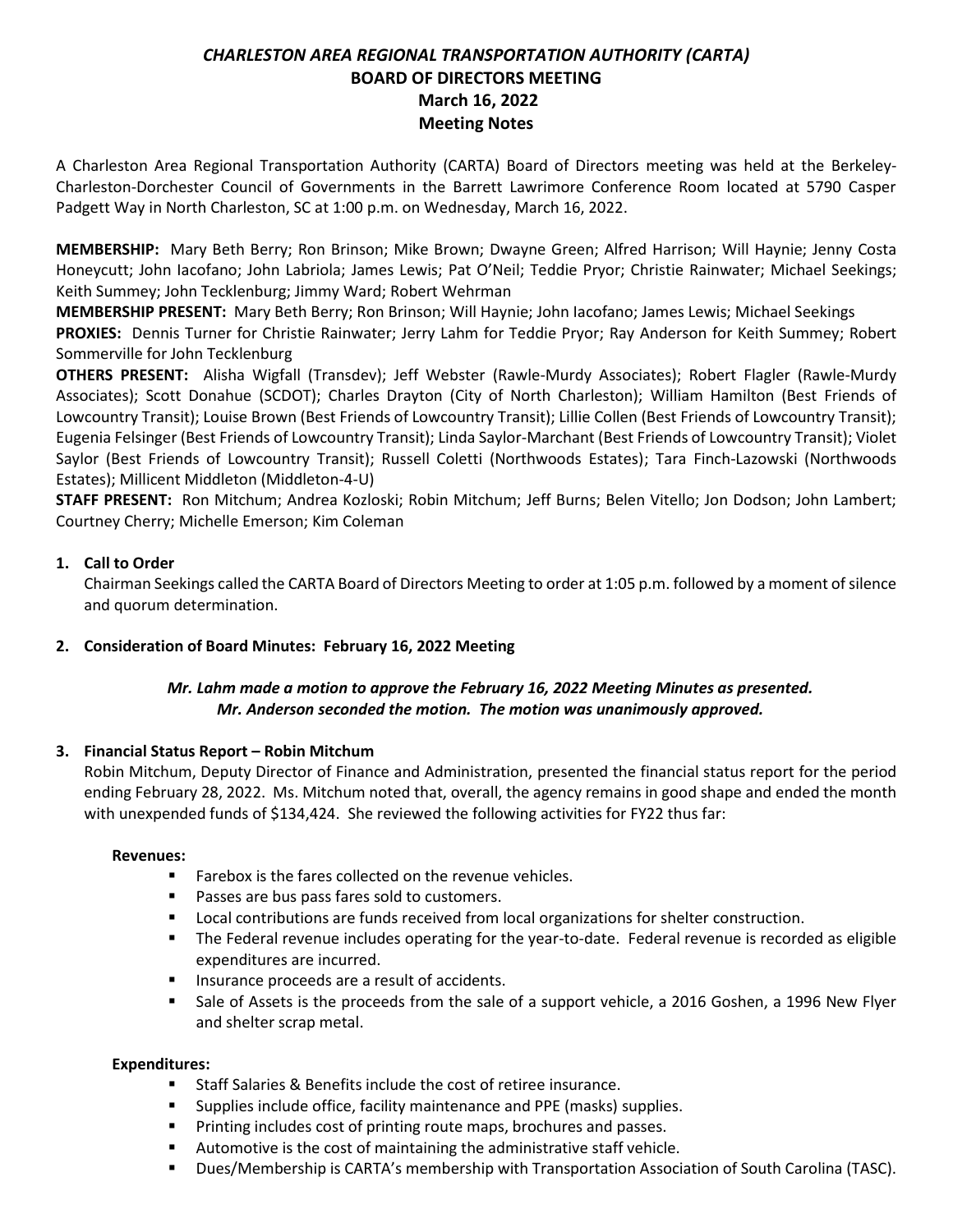- Office Equipment Rental includes the monthly battery lease for the electric buses.
- **•** Office Equipment Maintenance (OEM) includes the FY22 portion of the Swiftly Transit Time and Insights, Cradlepoint NetCloud Essentials for mobile routes and Zscaler internet security, in addition to IT services.
- Rent includes the Ashley Phosphate Park & Ride lot, Dorchester Village Shopping Center Park & Ride lot, Leeds Avenue lot lease from SCE&G, SC works Trident lease space and document storage.
- **•** Communications is the cost of phone, internet and radio services at the facilities and on the buses.
- Utilities include electric and water at the SuperStop, Melnick Park & Ride, the Radio Shop at Leeds Avenue and the charging stations at Leeds Avenue.
- Auditing is the cost of the actuary valuation for GASB 75 and the annual audit.
- Custodial Services is the cost of janitorial services at the Melnick Park & Ride location.
- Pilot Ride Program is customer transportation cost for same-day service through independent rideshare.
- Other Professional Services include appraisal fees for the Ladson property.
- Shared Contract Services (IGA & Management) is the extensive services the BCDCOG provides to CARTA.
- Fixed-Route Service is the cost of fixed and commuter service provided by Transdev.
- Money Transport is the cost of the armored guard service, Brinks, to pick up and transport cash deposits to the bank.
- **EXECUTE:** Services is contracted security service provided at the SuperStop and the Leeds Avenue temporary bus parking lot by the City of North Charleston Police Department.
- Electric Bus Master Plan is the project to develop the necessary planning documents to transition CARTA's diesel bus fleet to all-electric buses.
- Vehicle Maintenance is the cost to maintain the fleet.
- Facility Repair & Maintenance is the cost to maintain the SuperStop facility and maintenance on the fare vault.
- Operating Fees & Licenses include credit card transaction fees, storm water fees, solid waste user fees and vehicle title and registration fees.
- **■** Insurance includes the cost of liability insurance provided by the Insurance Reserve Fund. The Policy renewed January 1, 2022 and this is the majority of the expenditures for FY22.
- Paratransit is the cost of paratransit transportation provided by Transdev.
- **E** Interest is the interest accrued on the Melnick Park & Ride Loan.
- Non-Capitalized Assets include the purchase of additional driver and side shields on the buses.

#### **Capital Expenditures:**

- Rolling Stock is the purchase of three New Flyer buses and eleven Proterra buses.
- Bus Shelter Construction/Bench is the purchase of shelters.
- Security/Cameras & Equipment is the purchase of cameras at the SuperStop and the upgrading of the access control system at the Leeds Avenue facility.
- Capital includes the purchase of two diesel fuel pumps.

Ms. Mitchum stated that the amount owed to Transdev as of February 28, 2022 is \$1,256,772.84. Ms. Mitchum addressed questions and comments. The Board of Directors received the Financial Status Report as information.

#### **4. Mobile Ticketing – Presentation – Michelle Emerson**

Michelle Emerson, Marketing and Communications Manager, delivered a presentation on Mobile Ticketing. She stated that training, testing and preparations continue to occur and the program should launch in 3-4 weeks. Ms. Emerson noted that "Token Transit" is the cell phone APP and will be available for fixed routes and Tel-A-Ride routes. She explained the features of Token Transit and demonstrated how the features will improve rider experience. Ms. Emerson stated that public outreach is taking place as well as promotions and introduction of the APP via additional outreach and social media. Ms. Emerson addressed questions and comments. The Board of Directors received the Mobile Ticketing presentation as information.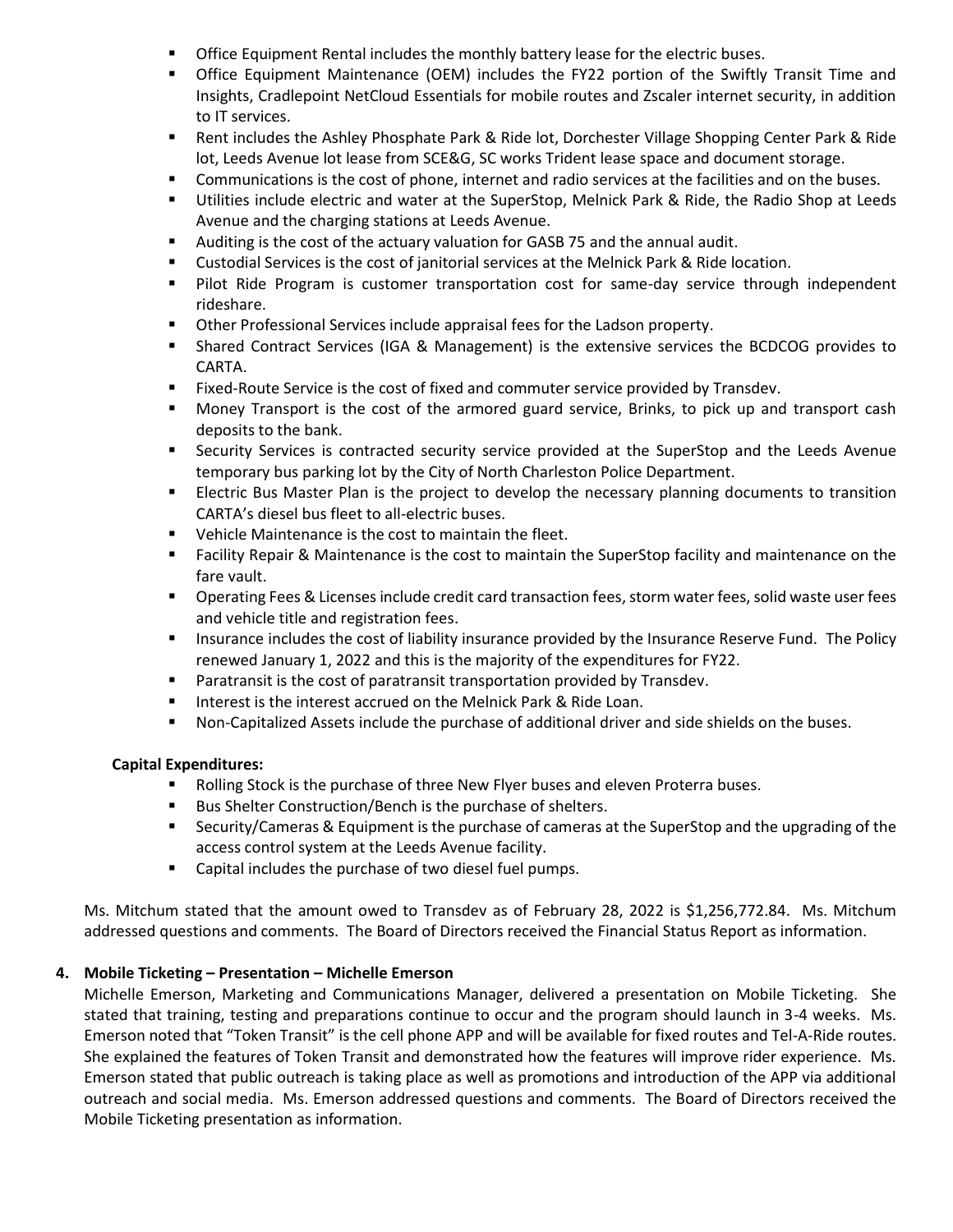### **5. Project Updates – Ron Mitchum/Staff**

Ron Mitchum, Executive Director, delivered an update on the following projects, noting that progress is being made on all projects: Stop/Shelter Design Guidelines; Service Planning Initiatives; Electric Bus Master Plan; CARTA OnDemand; Shelter Improvement Program; Solar Lighting Installation; Digital Signage; Shipwatch Square Transit Center; Vanpool Program; Lowcountry Rapid Transit. Mr. Mitchum briefly discussed each project, noting that a summary was distributed in the Board Meeting Agenda Packet in advance of the meeting and encouraged Board Members to contact him or the respective project manager regarding any specific concerns or questions. In addition, Courtney Cherry, new hire as the Vanpool Program Coordinator, was introduced. Mr. Mitchum stated that Ms. Cherry would be available after the meeting to discuss the Vanpool Program. Mr. Mitchum addressed questions and comments. The Board of Directors received the Project Updates Report as information.

### **6. Ridership Report – Jon Dodson**

Jon Dodson, Senior Transit Planner, presented the Ridership Report as of February 28, 2022. He noted there were 9.4 customers per hour totaling 153,089 customers in February and that the on-time across all timepoints was 89%. Mr. Dodson stated that overall ridership from January 2022 to February 2022 decreased 0.06%. Overall ridership comparing February 2021 to February 2022 increased by 12%. Overall ridership comparing February 2020 to February 2022 decreased by 40%. Mr. Dodson noted that Route 203-MUSC had the highest riders per hour at 19. Additionally, 211-Meeting/King DASH (17), 10-Rivers Avenue (14), 20-King (12) and 210-Aquarium/College of Charleston (11) had the next highest riders per hour. Mr. Dodson addressed questions and comments. The Board of Directors received the Ridership Report as information.

### **7. Executive Director's Report – Ron Mitchum**

Chairman Seekings stated that there was a special announcement. Mr. Mitchum introduced Alisha Wigfall, Interim Transdev General Manager. Ms. Wigfall then introduced Bus Operator, Roger Pinckney. Mr. Pinckney is a 40+ year public transit veteran who has over 3 million miles without an accident. Mr. Pinckney was recently recognized and presented the "Making a Difference" award at the 2022 Transportation Association of South Carolina (TASC) Conference/Roadeo. In addition to his driving and safety record, Mr. Pinckney's quick actions regarding a passenger having a seizure contributed to saving the passenger's life. The Board of Directors commended Mr. Pinckney on his outstanding performance over the past 40+ years and congratulated him on his recent award. Mr. Mitchum noted that he anticipates hearing the results of additional funding that would be used for an increase in service or the expansion of existing service. He discussed the Leeds Avenue bus parking expansion project and noted that the project is underway and is ahead of schedule. Mr. Mitchum announced that the battery electric bus charging project is kicking off this week. He discussed the HOP Lot analysis, noting that he anticipates receiving a draft soon regarding the details of the analysis and will share the information with the Board. He stated that the mask mandate was extended for 30 days and is hopeful that will be the last extension. Mr. Mitchum noted that ridership should increase once masks are no longer mandatory and he discussed the air filtration system. Mr. Mitchum discussed feedback he has received regarding the performance of the Transit APP and noted that procurement continues for a consultant to focus on CARTA projects: Transit APP performance, etc. Mr. Mitchum addressed questions and comments. The Board of Directors received the Executive Director's Report as information.

#### **8. Other Business, If Any**

There was no other business to discuss.

#### **9. Public Comments, If Any**

There were seven public comments:

- Eugenia Felsinger, of Best Friends of Lowcountry Transit, expressed her concerns regarding safe neighborhood bus stops and the desire for more flashing lights for added safety. She also expressed her concerns regarding a LCRT route from Summerville to Mt. Pleasant as well as mobile transit passes.
- William Hamilton, Executive Director of Best Friends of Lowcountry Transit, spoke on behalf of Lillie Collen regarding assistance with purchasing bus passes as well as the transit APP's performance issues.
- Millicent Middleton, of Middleton-4-U, expressed her concerns regarding posting poles with CARTA & TCL information throughout the Sea Islands.